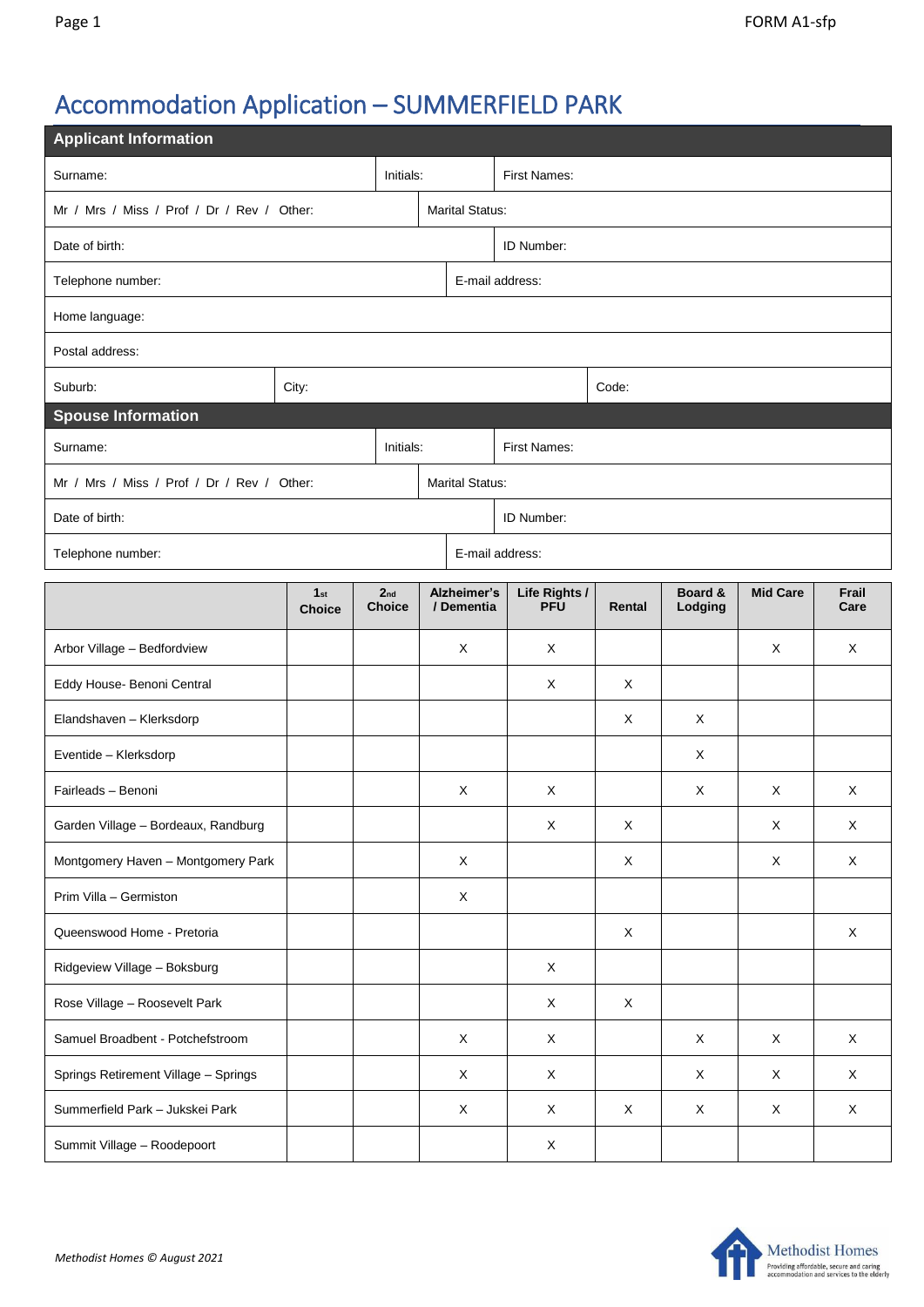|                                                                                                                                                                                                                                                                                                                                                                                                                                                                                                                                                                                                                                                    |                      |                                                                          | 2-bed Shared      |                |                   |                   |           |                   |  |
|----------------------------------------------------------------------------------------------------------------------------------------------------------------------------------------------------------------------------------------------------------------------------------------------------------------------------------------------------------------------------------------------------------------------------------------------------------------------------------------------------------------------------------------------------------------------------------------------------------------------------------------------------|----------------------|--------------------------------------------------------------------------|-------------------|----------------|-------------------|-------------------|-----------|-------------------|--|
| Single                                                                                                                                                                                                                                                                                                                                                                                                                                                                                                                                                                                                                                             |                      |                                                                          |                   |                | Multi-ward Shared |                   |           |                   |  |
| Bedsitter/Bachelor                                                                                                                                                                                                                                                                                                                                                                                                                                                                                                                                                                                                                                 | Full Board & Lodging | Rental Accommodation Size & Type (Please circle preference)<br>1 Bedroom |                   |                |                   | 2 Bedroom         | 3 Bedroom |                   |  |
| Life Rights/PFU Unit Size (Please circle preference)<br>Bedsitter/Bachelor                                                                                                                                                                                                                                                                                                                                                                                                                                                                                                                                                                         | 1 Bedroom Flat       |                                                                          | 1 Bedroom Cottage | 2 Bedroom Flat |                   | 2 Bedroom Cottage |           | 2 Bedroom & Study |  |
| <b>COMMENTS:</b>                                                                                                                                                                                                                                                                                                                                                                                                                                                                                                                                                                                                                                   |                      |                                                                          |                   |                |                   |                   |           |                   |  |
| Signature of applicant:<br>Date:<br>If this application is completed on behalf of a parent or a loved one, please provide your contact details.<br>Telephone:<br>E-mail:<br>Name:                                                                                                                                                                                                                                                                                                                                                                                                                                                                  |                      |                                                                          |                   |                |                   |                   |           |                   |  |
|                                                                                                                                                                                                                                                                                                                                                                                                                                                                                                                                                                                                                                                    |                      |                                                                          |                   |                |                   |                   |           |                   |  |
| <b>Terms</b>                                                                                                                                                                                                                                                                                                                                                                                                                                                                                                                                                                                                                                       |                      |                                                                          |                   |                |                   |                   |           |                   |  |
| Care Centre Accommodation Applications require the payment of a once off non-refundable fee of R1000.<br>For Independent Living (Rental/PFU/Board & Lodging) a once-off Application Fee in the amount of R2000 is payable on<br>submission of this form. Once you take occupation at any of our homes or villages, an amount of R1000 will be credited to your<br>account in your second month of occupation.<br>The application fee is not refundable and will be forfeited should you elect to have your name removed from the waiting list.<br>Applications are open to persons of any age however, the minimum age of an occupant is 60 years. |                      |                                                                          |                   |                |                   |                   |           |                   |  |

**If you have not heard from us within 10 days of submission, please call us on 011 686 2000**

# **BANKING DETAILS:**

Methodist Homes For The Aged SUMMERFIELD PARK Bank: First National Bank **Branch Code: 250655** Account Type: **Current Account** Account Number: **6266608 3549**

#### **NB: PLEASE USE YOUR SURNAME AND VILLAGE CHOICE AS YOUR REFERENCE (e.g. Jones-Summerfld)**

| <b>FOR OFFICE USE</b>    |     |  |               |               |                  |            |  |  |  |
|--------------------------|-----|--|---------------|---------------|------------------|------------|--|--|--|
| Date of application:     |     |  | Amount Paid:  |               |                  | Unique ID: |  |  |  |
| Application Fee Paid by: | EFT |  | <b>CHEQUE</b> | CASH          | Cash Receipt No: |            |  |  |  |
| Application Captured by: |     |  |               | Home/Village: |                  |            |  |  |  |

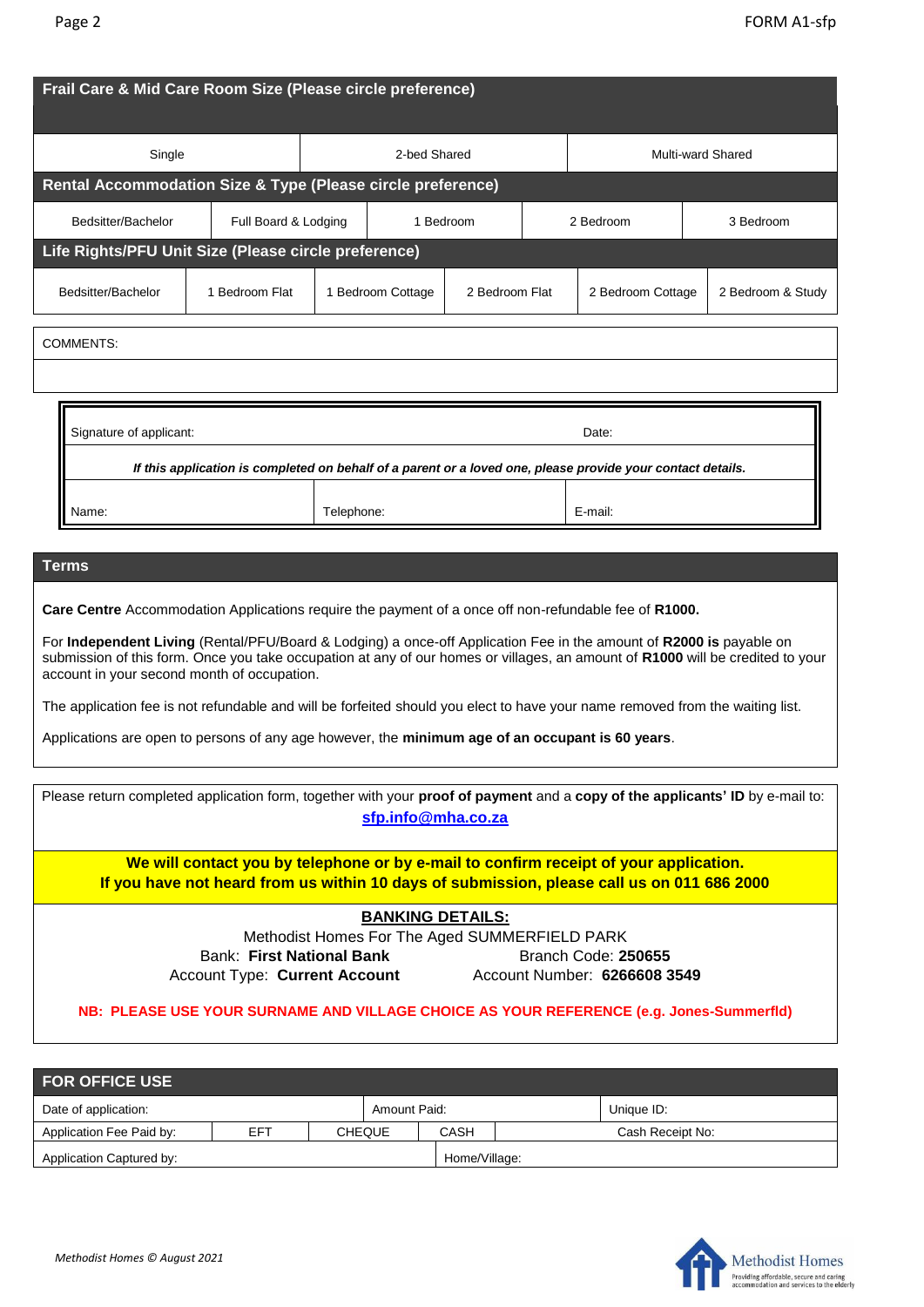Dear Resident/Potential Resident,

# **RE: POPIA NOTICE AND CONSENT TO PROCESS YOUR PERSONAL INFORMATION**

As a Resident or potential Resident to our organisation, we currently hold or will hold your personal information supplied by yourselves to our organisation.

We understand that your personal information is important to you and that you may be apprehensive about disclosing it. Your privacy is just as important to us and we are committed to safeguarding and processing your information in a lawful manner.

We also want to make sure that you understand how and for what purpose we process your information. If for any reason you think that your information is not processed in a correct manner, or that your information is being used for a purpose other than that for what it was originally intended, you can contact our Information Officer.

You can request access to the information we hold about you at any time and if you think that we have outdated information, please request us to update or correct it.

Our Information Officer's Contact Details are available from the Village Admin office.

#### Purpose for Processing your Information

We collect, hold, use and disclose your personal information mainly to provide you with access as a resident to our premises. We will only process your information for a purpose you would reasonably expect, including:

- Providing you with advice on what services we can offer you that suit your needs as requested or as prescribed by ourselves;
- To process your personal information so as to take care of you on our premises;
- To verify your identity and to conduct credit reference searches (if necessary);
- To correspond with you;
- To confirm, verify and update your details;
- To comply with any legal and regulatory requirements;

Some of your information that we hold may include, your first and last name, email address, other contact information, your title, birth date, gender, identity number and your banking details.

All personal information will be held securely and whenever we sub-contract or outsource other organisations to process any of your personal information on our behalf, we will bind these service providers by way of a Data Operator Agreement as far as this may be required.

Kind regards,

 $\mathbb{Z}$ 

Carl Queiros Information Officer Methodist Homes Head Office